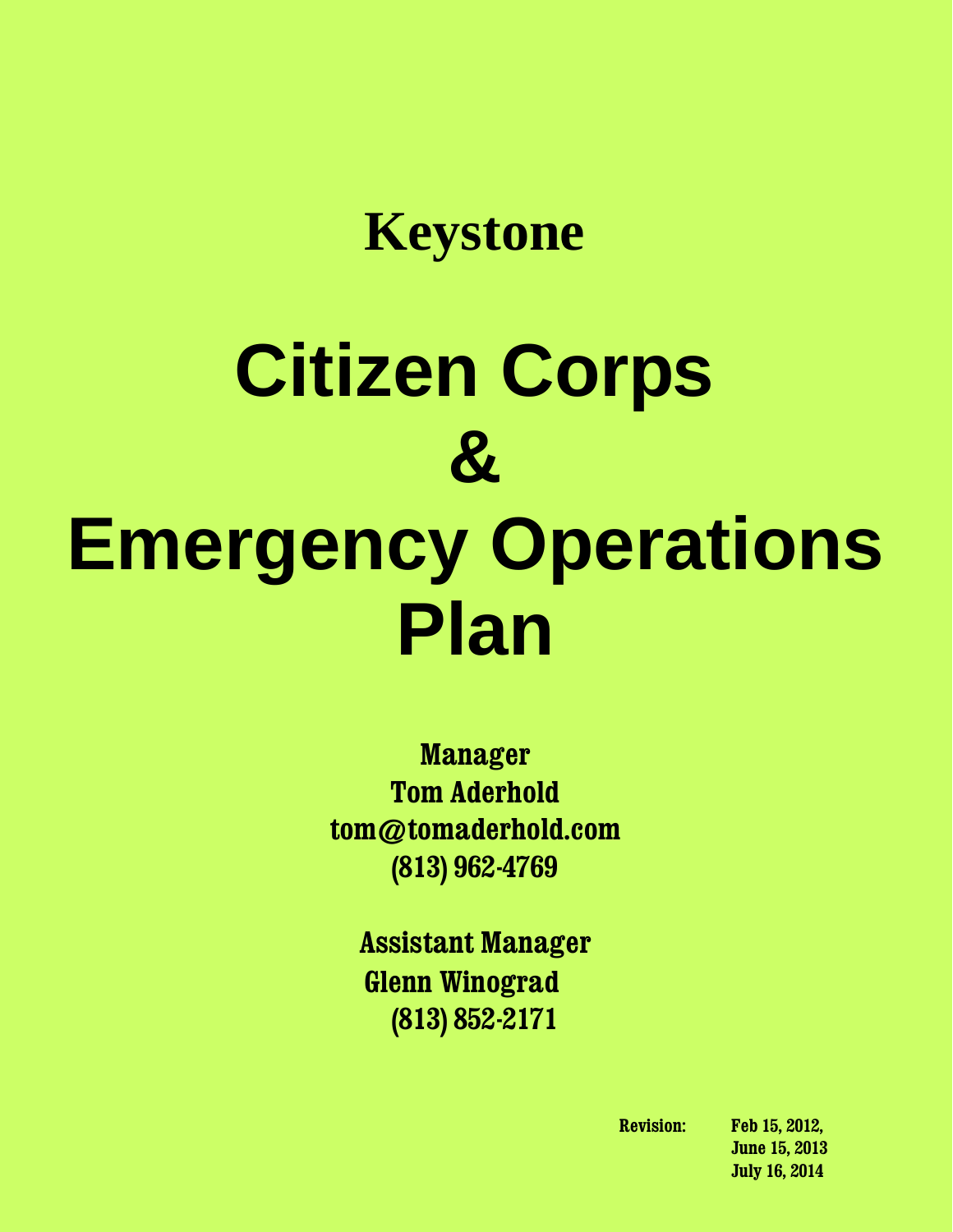# Keystone **Citizen Corps &**

# **Emergency Operations Plan**

# Table of Contents

- I. Plan Introduction and Overview
- II. What works for your Home, Neighborhood, Community
- III. Home
- IV. Neighborhood
- V. Community
- VI. Affiliates and Sponsors
- VII. Getting Results You and Keystone

## VIII. Appendices

- A. Request Information, Start a Program, or Join a Team
- B. Potential Incidents that necessitate Response (Keystone Area)
- C. Equipment and Resource Mobilization Needs List
- D. Equipment and Resource Commitment Form (blank)
- E. CERT Field Gear & Equipment
- F. Potential Staging Areas/Command Posts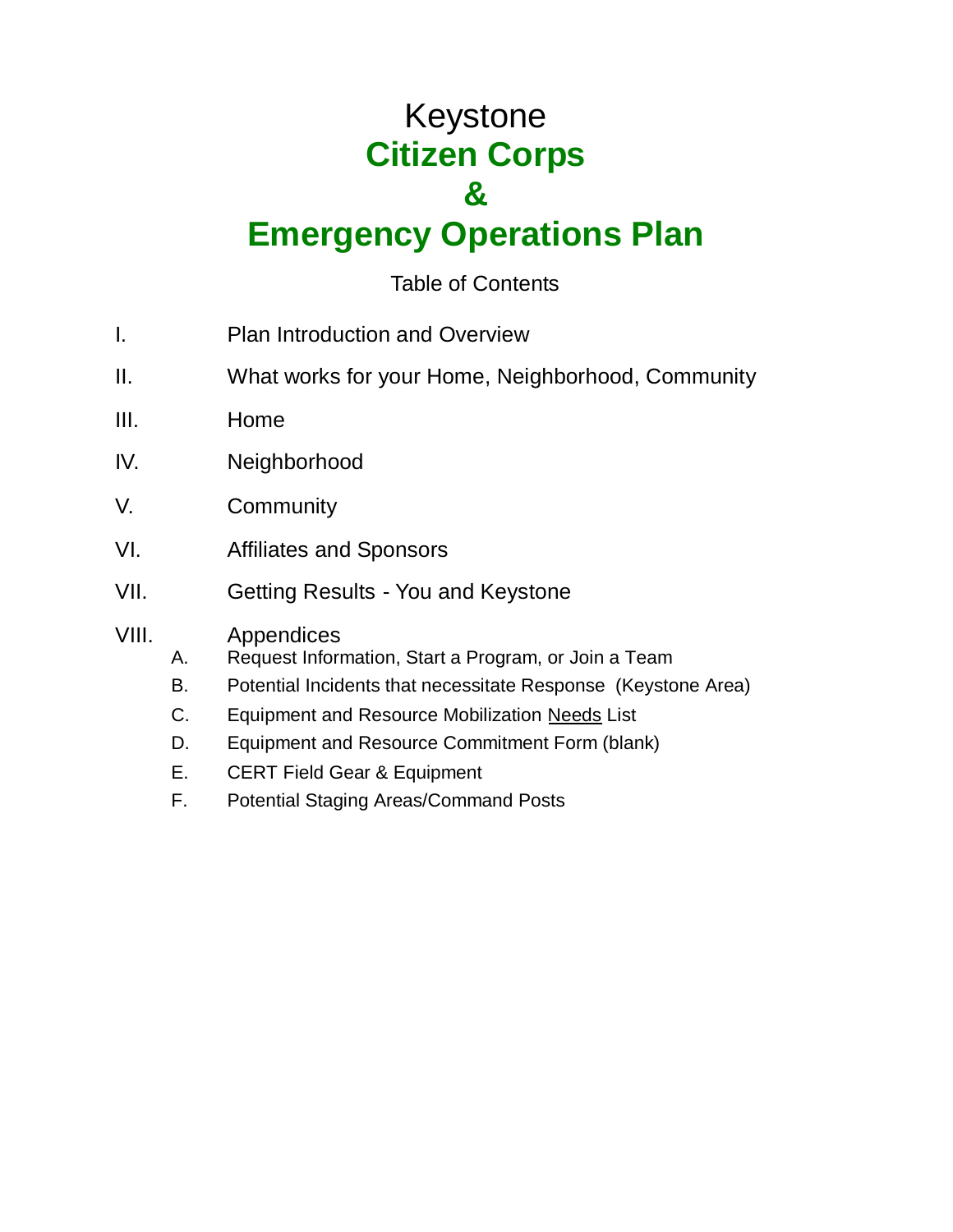#### **I. Plan Introduction and Overview:**

In an effort to enhance the quality of life of those who live, work, and play in the Keystone (NW) area of Hillsborough County, Florida, community leaders prepared this Citizen Corps and Emergency Operations Plan (CCEOP) based on the FEMA Citizen Corps structure.

This plan is intended to:

 Facilitate awareness of the types of **crime, hazards, dangers** that may occur throughout the year and **potential disasters and emergencies** facing our community.

 Encourage individuals, neighborhoods, organizations, and employers to participate in the strategies and programs which are introduced in this plan.

 Facilitate a list of equipment/resources, organizations, and individuals that could be primary or supplemental assistance to those of public first responders in certain situations.

This Plan's foundation consists of **Awareness, Prevention, Preparation, and Response** as effective courses of action for **Home, Neighborhood, and Community**.

 *Awareness and Prevention* of many situations at home and in our neighborhoods can be enhanced by implementing these programs:

#### *Neighborhood Watch Citizen Patrol* **Residential Mitigation & Security**

**Preparation** is an individual responsibility. When you and your family are prepared and an incident occurs or emergency strikes, first responders are able to assist those in the greatest need first and then help others as resources allow. Being self-reliant allows you to be resilient and recover more quickly. Excellent sets of tools are:

**Residential Mitigation & Security Disaster Information & Survival**

**Special Needs Resolution**

 *Response* **to neighborhood and community situations** such as crime, fire and public safety lies primarily with local law enforcement (Hillsborough County Sheriff's Office, HCSO) and Hillsborough County Fire Rescue (HCFR).

 **Response to disasters** is the primary responsibility of the HC Emergency Operations Center (EOC) and different levels of government such as the State of Florida, FEMA, FBI, FAA, or the Office of Homeland Security. Public resources will be sufficient in most emergencies and disasters, BUT there may be times when - the extraordinary scale or number of simultaneous events - public resources may need to be supplemented by the Citizen Corps and other programs. Those aligned with emergencies and disasters are:

- *Community Emergency Response Team Medical Reserve Corp*
- 
- **Amateur Radio Emergency Services Equipment Mobilization.** 
	-

We all hope that extreme scenarios will not unfold BUT "Katrina" and "9/11" taught us that catastrophic flooding, extreme damage, civil unrest, loss of life, and inadequate logistics are possible. https://www.youtube.com/watch?v=W03PNiqhoPE&feature=youtu.be The Keystone area's many lakes, wooded areas and proximity to the Suncoast and Tampa International Airport also open the doors to such incidents as missing persons and/or an airplane crash.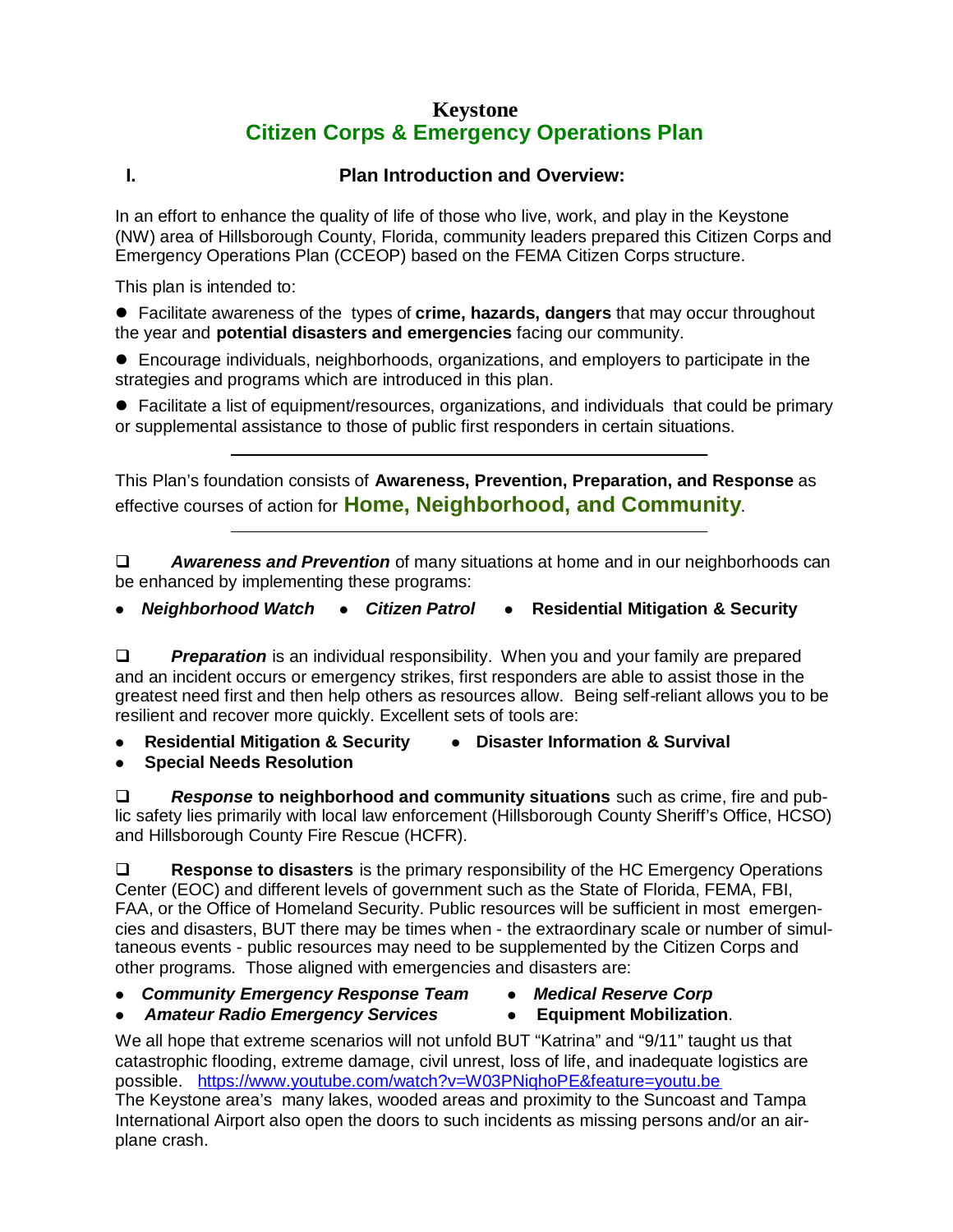#### **II. What works for your Home, Neighborhood, and Community**

Our CCEOP, as a medium for community coordination and communication, is an opportunity for our neighbors, civic and neighborhood associations to secure and reinforce the safety and character of our remarkable community.

The strategies and resources outlined here are proven models that our residents may utilize in unison with local affiliated sponsors such as law enforcement and public safety agencies.

**Leveraging this CCEOP:** When utilized, the door of possibilities will be opened. In that spirit, our residents are encouraged to secure their homes and then join a Keystone CCEOP team.

If you are not currently using the strategies or not a member of one of the CCEOP teams please explore the following tiers. Our seasoned members can also find added value in these evolving tiers.

#### (**A**) Your **experience**, **interests, needs or situation** will lead to one of these stating points:

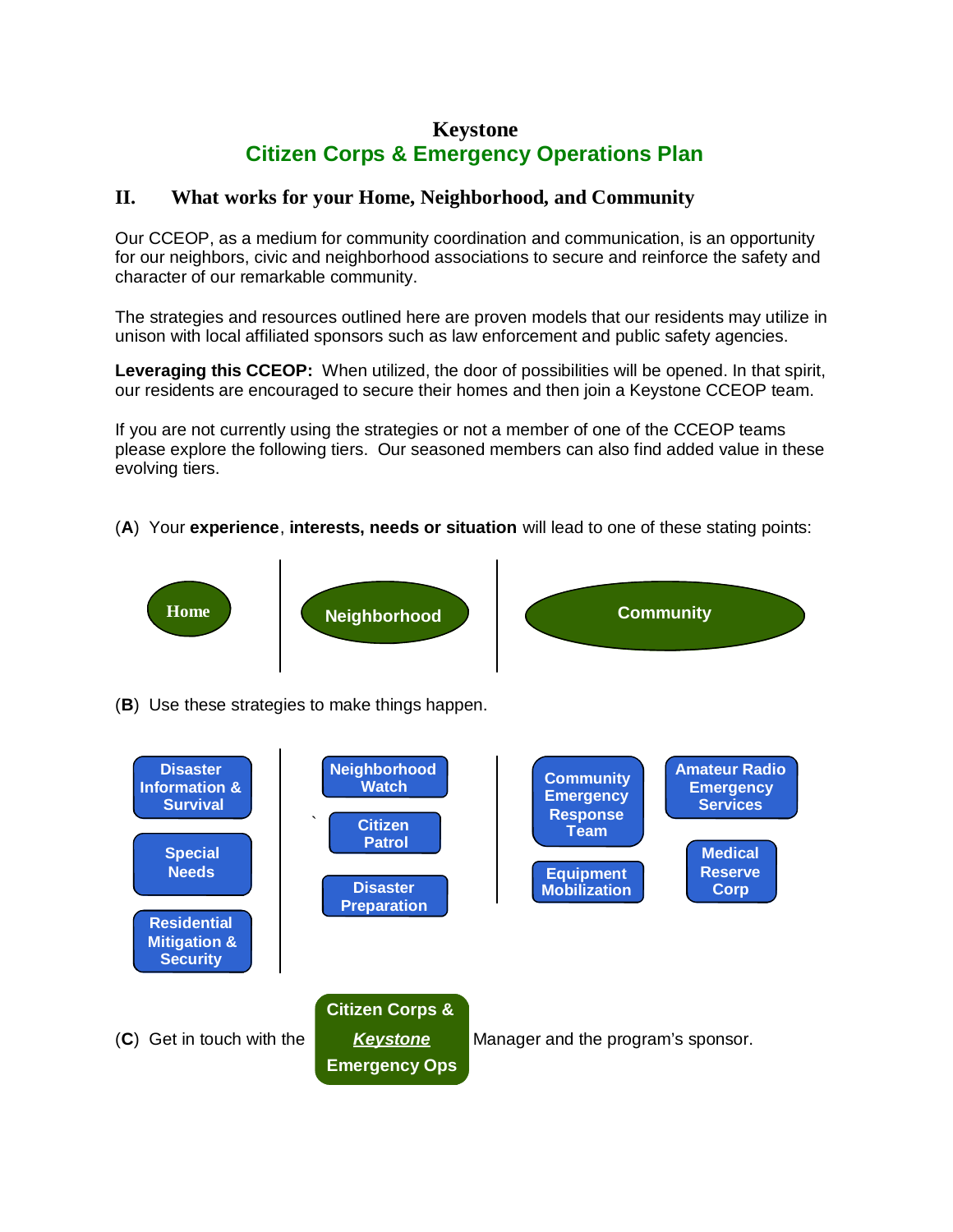

#### **Disaster Information & Survival Supplies:**

Every successful plan begins with personal awareness and preparation. "Being prepared" is more than just a good motto. Staying "prepared"- especially annual updates and refreshment of your supplies - is key. It is therefore highly recommended that each household maintain a supply of emergency food, water, medical supplies, prescriptions, and other survival equipment. Before hurricane season, lists are in newspapers and on many websites including FEMA and the following affiliate.

Hillsborough County Office of Emergency Management is our affiliate and sponsor. Contact: 813-236-3800.

General information is also at: http://www.hillsboroughcounty.org/index.aspx?NID=115 The annual disaster guide is at: http://www.hillsboroughcounty.org/index.aspx?nid=661 Or at: www.hillsboroughcounty.org - type "emergency management" in the search box - click on "Office of Emergency Management" from the search list.

 If you or a family member has **special needs, elderly, or without transportation** that requires extra attention in order to stay safe during a tropical storm or hurricane you may click here for assistance. http://www.hillsboroughcounty.org/index.aspx?nid=664

#### **Security survey**

Identify and eliminate home and business security weaknesses. Let the professionals help you before the "bad guy" helps himself. For a free survey contact the Hillsborough County Sheriff's Office.

Sheriff's Office of Hillsborough County is our local affiliate and sponsor. Call the Community Outreach Division at (813) 247-8115 and request a Security Survey for your home.

#### **• Residential Mitigation for your home**

Regardless of who built it or when it was built, your home can have vulnerabilities. So learn how to retrofit your home and **reduce damage** from wind and rain by tending to: Water Barriers; Whole House Anchoring; Gable Ends; Window Openings; and Doorways. You may also **reduce insurance premiums**.

Florida Division of Emergency Management is our local affiliate and sponsor. Get started by exploring information at**: http://www.bereadyflorida.org**.

There are many things that a handy homeowner can do but all can be done by contractors. Regardless who does it - at least satisfy yourself that your home is weather tight. You may need a respected home inspector and contractor - so ask your neighbors for a respected professional whom they used.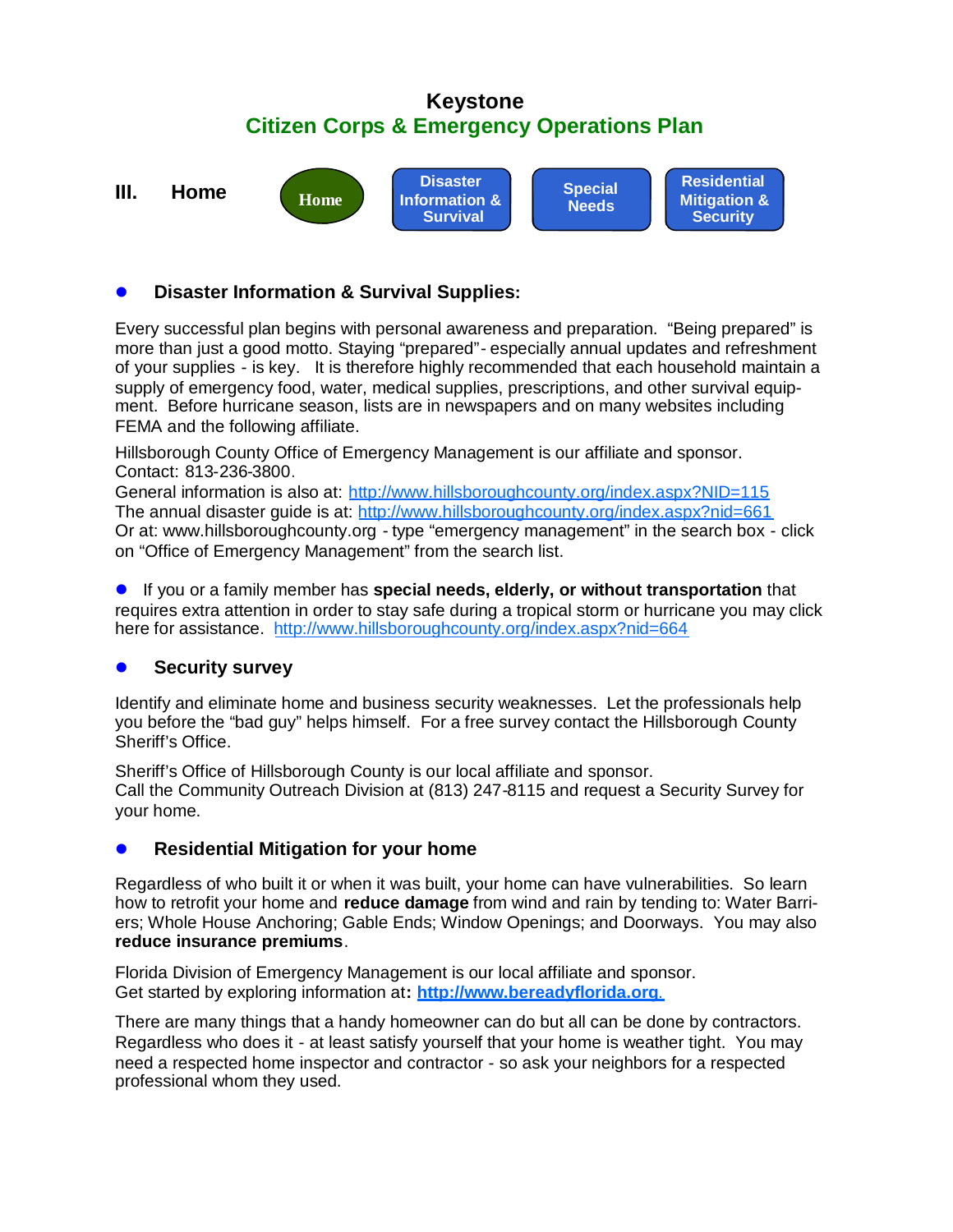

#### **Neighborhood Watch**

This program promotes and fosters safer neighborhoods by providing information, training and resources. You and your neighbors keep an eye out for cars, people, and activities that do not belong in your neighborhood. When that happens - do as other Keystone Watch groups do telephone calls and e-mails throughout your neighborhood, to the Sheriff's Office, and **other** Watch groups. **The results have been very gratifying.**

Sheriff's Office of Hillsborough County is our affiliate and Neighborhood Watch sponsor. They will guide you through the setup.

For information, training and resources contact the Community Outreach department at (813) 247-8115. You may also go to: www.hcso.tampa.fl.us - type "neighborhood watch" into the search box - then click on "neighborhood Watch" from the list.

Be sure to let the CCEOP manager know so one of Keystone's Watch coordinators can meet with you and your Watch group can be linked to our other groups. **There is strength in**

#### **numbers!**

#### **Citizen Patrol**

This program also promotes and fosters safer neighborhoods by providing training and equipment. After learning crime prevention, first-aid, traffic control, and community policing - citizens patrol neighborhoods and respond to specific non-emergency calls-for-service while driving specially-marked Sheriff's Office vehicles. Citizen Patrol Volunteers are not law enforcement officers, but are trained on how to spot and report suspicious criminal activity.

Sheriff's Office of Hillsborough County is our affiliate and Citizen Patrol sponsor. They will advise and guide you.

For information, training and equipment contact the Volunteer Citizen Patrol Program coordinator at 813-247-8223. You may also go to: www.hcso.tampa.fl.us - type "citizen patrol" into the search box - then click on "Volunteer Citizen Patrol Program" from the list.

Be sure to let the CCEOP manager know so that your Patrol group can be linked to our other groups. **There is strength in numbers!**

#### **• Disaster Preparation at the Neighborhood Level**

Excellent resources are here: http://www.hillsboroughcounty.org/index.aspx?NID=3071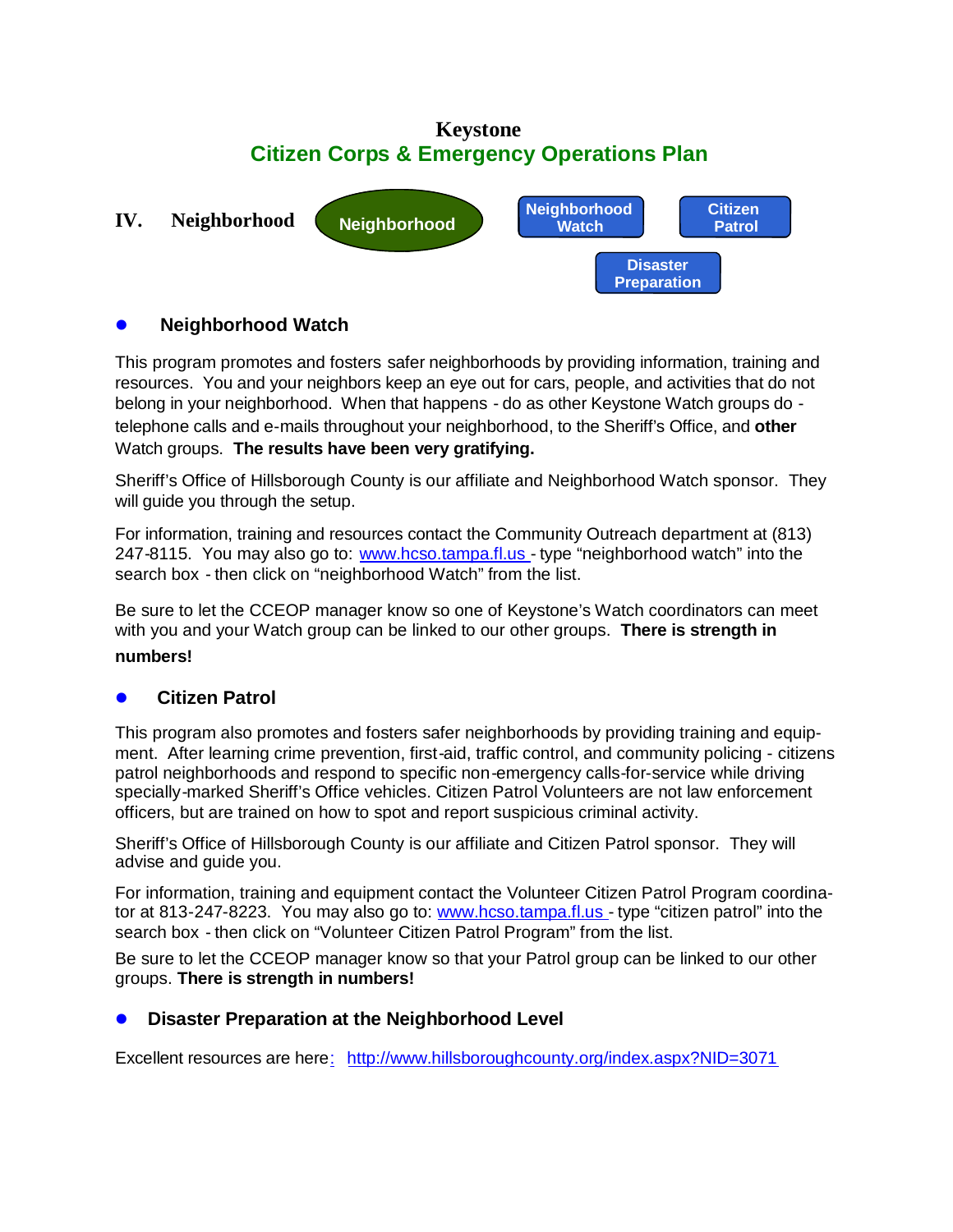

#### **Community Emergency Response Team (CERT**)

Members are educated and trained in basic disaster preparedness and response skills, such as fire safety, light search and rescue, and disaster medical operations. Using their training, CERT members assist others in their neighborhood or workplace following an event and can take a more active role in preparing their community.

Each team is sponsored by an established first responder organization. To join the Keystone CERT contact 813-968-6866 or tom@tomaderhold.com.

Explore the CERT world at: http://www.fema.gov/community-emergency-response-teams

#### Local **Equipment Mobilization**

Recognizing that public first responders can be overwhelmed by the size or nature of an emergency or disasters in the Keystone area, residents and business owners make certain equipment available as may be needed.

You can join Keystone neighbors by using Appendices B and C. Thereafter, as needed, you will be notified by the Sheriff's Office. Fire Rescue, or our CCEOP managers.

For more information contact our Keystone CCEOP manager

#### **Medical Reserve Corps** (MRC)

The Florida MRC Network facilitates the use of private volunteers in emergency response. It augments local community and state-level health and medical services with pre-identified, trained and credentialed volunteers during emergency medical operations and other vital public health activities.

Keystone's health care professionals can join at www.servfl.com or contact the Hillsborough unit coordinator at (813) 274-8884.

#### **Amateur Radio Emergency Services (ARES) /RACES**

The Amateur Radio Emergency Service (ARES) and Radio Amateur Civil Emergency Service (RACES) provide back-up and auxiliary communications during times of emergency.

You may join a club or help build a Keystone team if you have an amateur radio license (HAM) or wish to acquire one.

Contact: www.hcaresraces.org and our CCEOP manager.

#### **Red Cross shelter staffing**

The American Red Cross operates shelters during emergencies and disasters. They will train volunteers in the various aspects. For more information and the training please contact: Regional Sheltering 813-868-7646, www.flwestcoastredcross.org.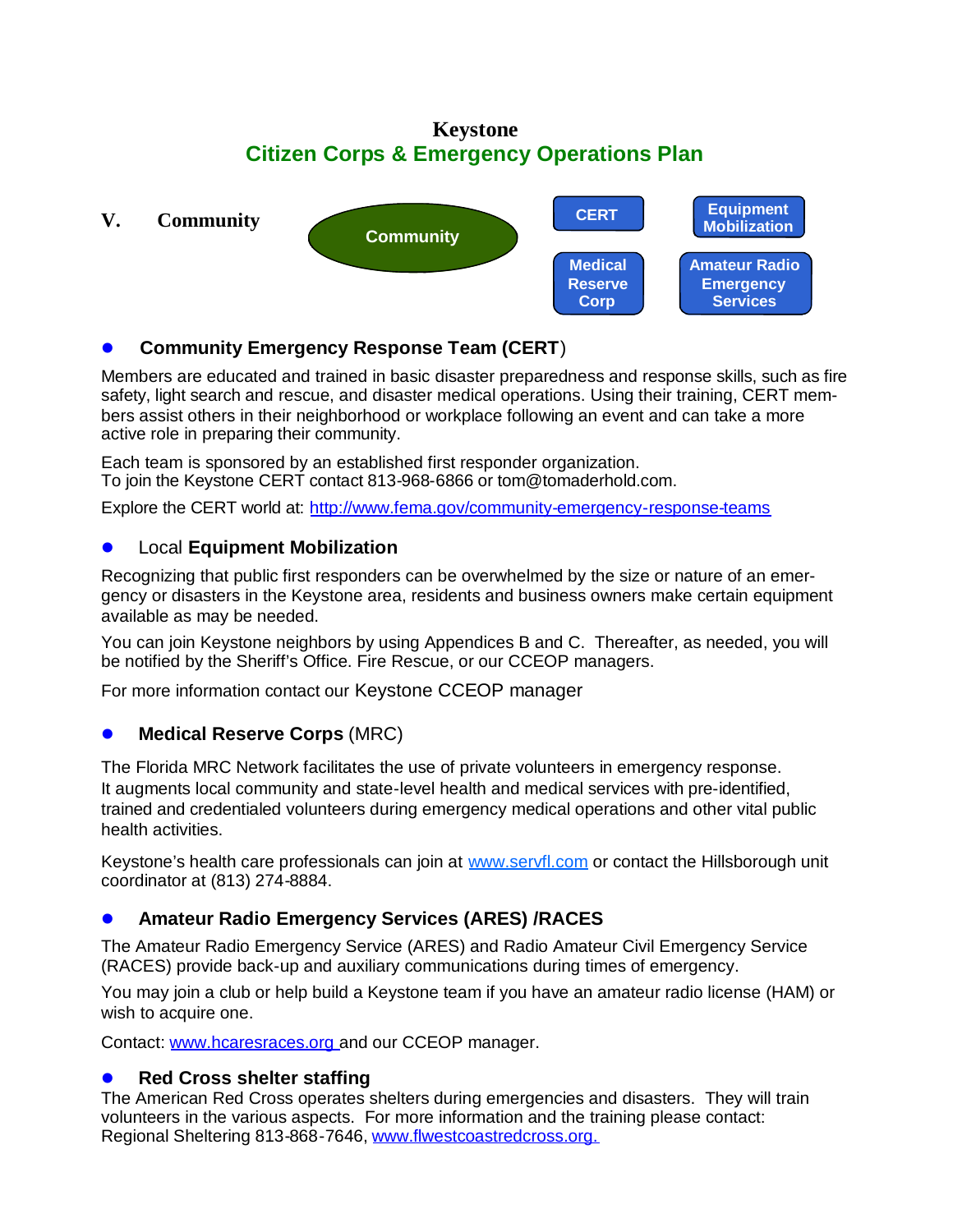# **VI. Affiliates and Sponsors**

The Federal Emergency Management Agency (FEMA), after 9/11, recognizing the importance of supplemental resources, structured Citizen Corps as an umbrella organization for a family of programs to foster volunteerism in communities around the nation.

#### **Citizen Corps' Mission**

The mission of Citizen Corps is to harness the power of every individual through education, training, and volunteer service to make communities safer, stronger, and better prepared to respond to the threats of terrorism, crime, public health issues, and disasters of all kinds.

Florida Citizen Corps is at: http://www.floridadisaster.org/CitizenCorps/

#### **Hillsborough County Citizen Corps Council**

The Council supports volunteer programs throughout the County by hosting collaborative meetings and facilitating resource acquisition and utilization. Membership includes many of the affiliate organizations referenced in this plan and community level citizen groups.

**Diagram A:** The programs and affiliates that provide guidance and resources nationwide

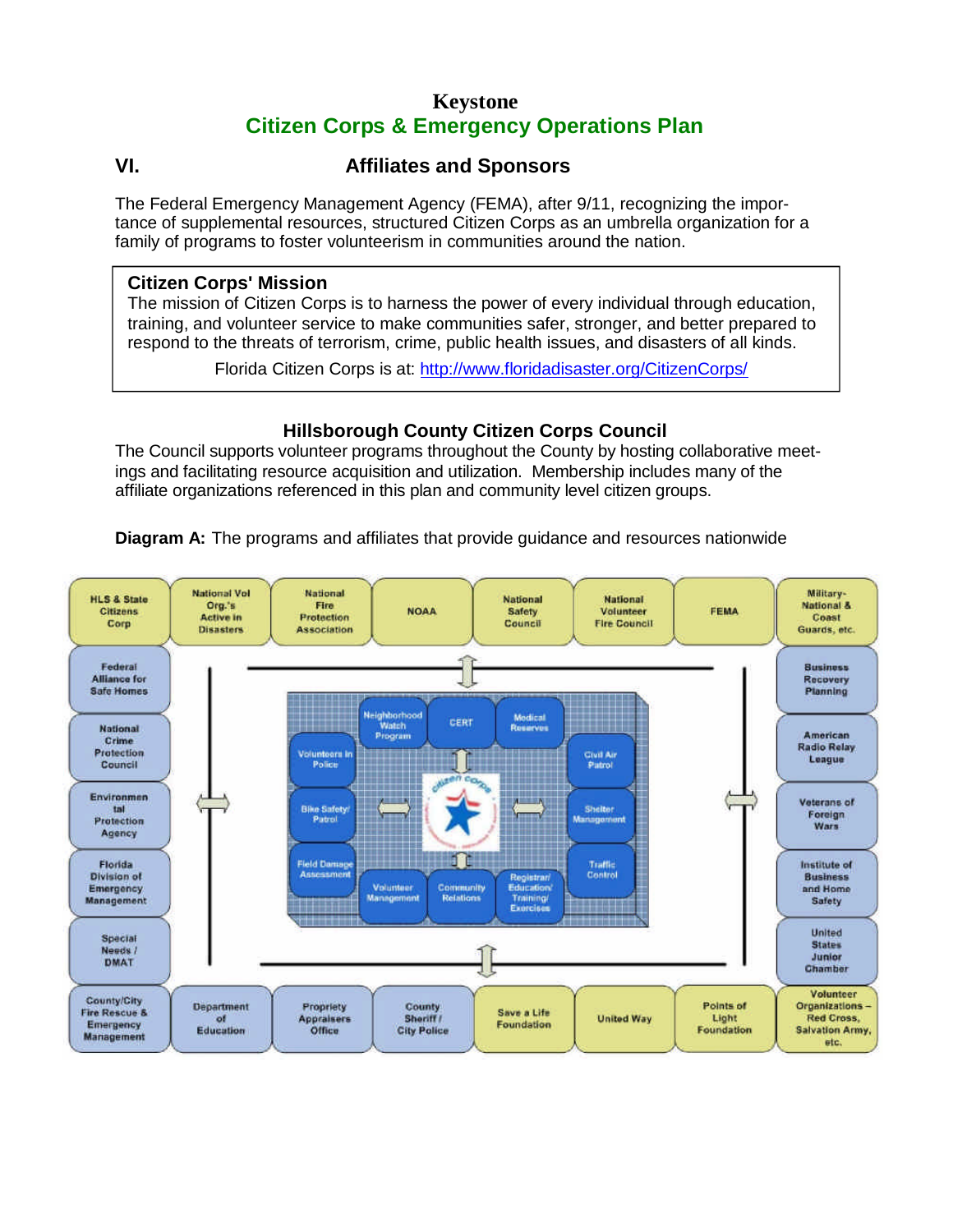#### **VII. Getting Results - You and Keystone**

Since its founding in the mid 1800's Keystone has remained a special place in which to live, raise our families, work, and play. It's longevity and notoriety have always been rooted in our many neighbors' common desires and engagement in events, and issues. In that spirit, our CCEOP is modeled as a true expression of a community wide **"One Team – No Seam".**

#### **We want you.**

Every Keystone resident is encouraged to explore each of the programs and then support one or more that can impact **Home**, **Neighborhood**, or **Community.**

#### **Diagram B:** Keystone CCEOP programs.

Our sponsors and affiliates are: Florida Division of Emergency Management; Sheriff's Office of Hillsborough County; Hillsborough County Emergency Operations; Amateur Radio Emergency Services (ARES) /RACES; Hillsborough County Fire Rescue; Temple Terrace Fire Rescue



#### **CCEOP Accomplishments to date include:**

Active membership in the Council to embrace its collaborative umbrella and the programs presented in this plan.

Recognized by the Hillsborough County Board of County Commissioners.

Received a mini-grant from HC Neighborhood Relations to purchase certain equipment. Hosted an exercise that allowed pubic First Responders and neighbors to come together. Hosted CPR/AED training for interested individuals.

Hosted regional expos for Citizen Corps affiliates.

Teams that support Neighborhood Watch, Equipment Mobilization, and Community Emergency Response Team. BTW - each has success stories.

#### **What's Next:**

Continue to build the core of accomplishments and team success stories.

Bolster our current teams' ranks and capabilities

Recruit for Citizen Patrol, local HAM amateur radio operators, and Medical Reserve Corps. Work with the Citizen Corps Council and affiliates to enhance training and exercises.

**For you to Use the Home programs and join the Keystone CCEOP:**

**see Appendix A,** Request Information, Start a Program, Join a team

We have **"Community through Vision and Unity"**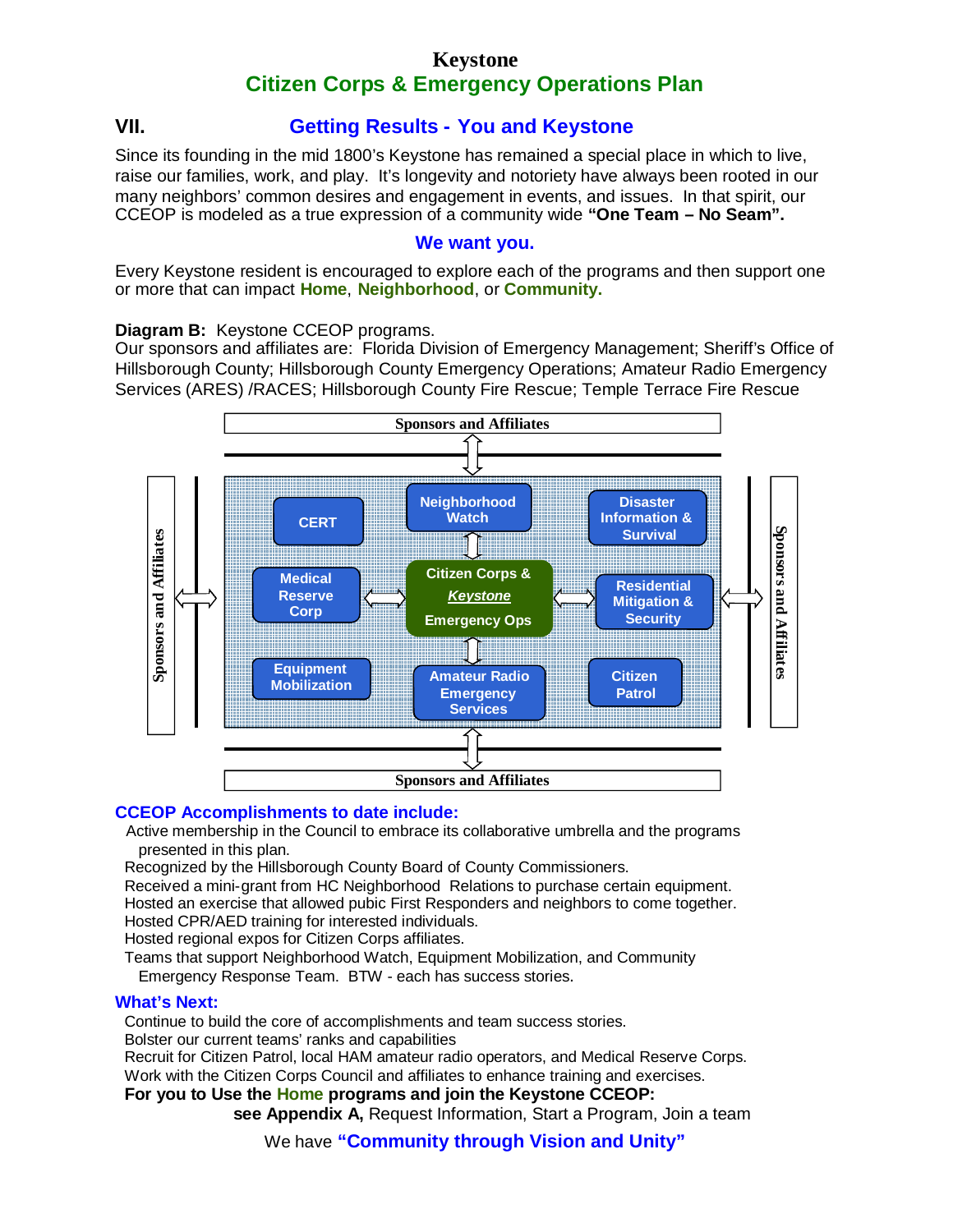#### **Appendix A Request information, Start a Program, or Join a Team**

Keystone residents who commit skills, time, or equipment are the core of our CCEOP and a safe and secure community. Clearly, it works with such commitment and we commend the "can do attitude" and outstanding community spirit.

For any of the **Home, Neighborhood**, or **Community** programs, you may: .

- Request additional Information use the program's listed contacts.
- Discuss a program with someone who is doing it (**an excellent idea**).
- Put a program into action contact it's sponsor or the CCEOP manager.
- Join a program team let the CCEOP manager know.

Please print and use this form as **your action checklist** and recordkeeping. You may also send it or an e-mail to the appropriate sponsor and/or the CCEOP manager.

#### **Your Name**: \_\_\_\_\_\_\_\_\_\_\_\_\_\_\_\_\_\_\_\_\_\_\_\_\_\_\_\_\_\_\_\_\_\_\_\_\_\_\_\_\_\_\_\_\_\_\_\_\_\_\_

What do you wish to do?. Check the box/s of interest and add comments below.

- $\Box$  Security Survey  $\Box$  Residential Mitigation for your home
- □ Neighborhood Watch □ Citizen Patrol
- □ Equipment Mobilization □ □ CERT
- □ Medical Reserve Corps Q Amateur Radio Operator
- □ Red Cross Shelter

Comments: \_\_\_\_\_\_\_\_\_\_\_\_\_\_\_\_\_\_\_\_\_\_\_\_\_\_\_\_\_\_\_\_\_\_\_\_\_\_\_\_\_\_\_\_\_\_\_\_\_\_\_\_\_\_\_\_\_\_\_\_\_

| <b>Contact Information</b>                                                                                                                                                                        |  |                                 |
|---------------------------------------------------------------------------------------------------------------------------------------------------------------------------------------------------|--|---------------------------------|
| <b>Phone Numbers:</b>                                                                                                                                                                             |  |                                 |
|                                                                                                                                                                                                   |  | <b>Cell Cell Cell Cell Cell</b> |
|                                                                                                                                                                                                   |  |                                 |
|                                                                                                                                                                                                   |  |                                 |
| Your participation is invaluable - please coordinate with:<br>Tom Aderhold, Keystone CCEOP Manager<br>This form can be sent to:<br>E-mail and phone calls are welcome E-mail: tom@tomaderhold.com |  | P.O. Box 95 Odessa, FL 33556    |

\_\_\_\_\_\_\_\_\_\_\_\_\_\_\_\_\_\_\_\_\_\_\_\_\_\_\_\_\_\_\_\_\_\_\_\_\_\_\_\_\_\_\_\_\_\_\_\_\_\_\_\_\_\_\_\_\_\_\_\_\_\_\_\_\_\_\_\_\_\_\_

968-6866 (h); 505-2334 (c)

Remember, all possible steps are taken to secure contact information. Contact numbers, emails and addresses are only maintained by the CCEOP Manager, Associate CCEOP Manager and appropriate Law Enforcement / Emergency Operations personnel.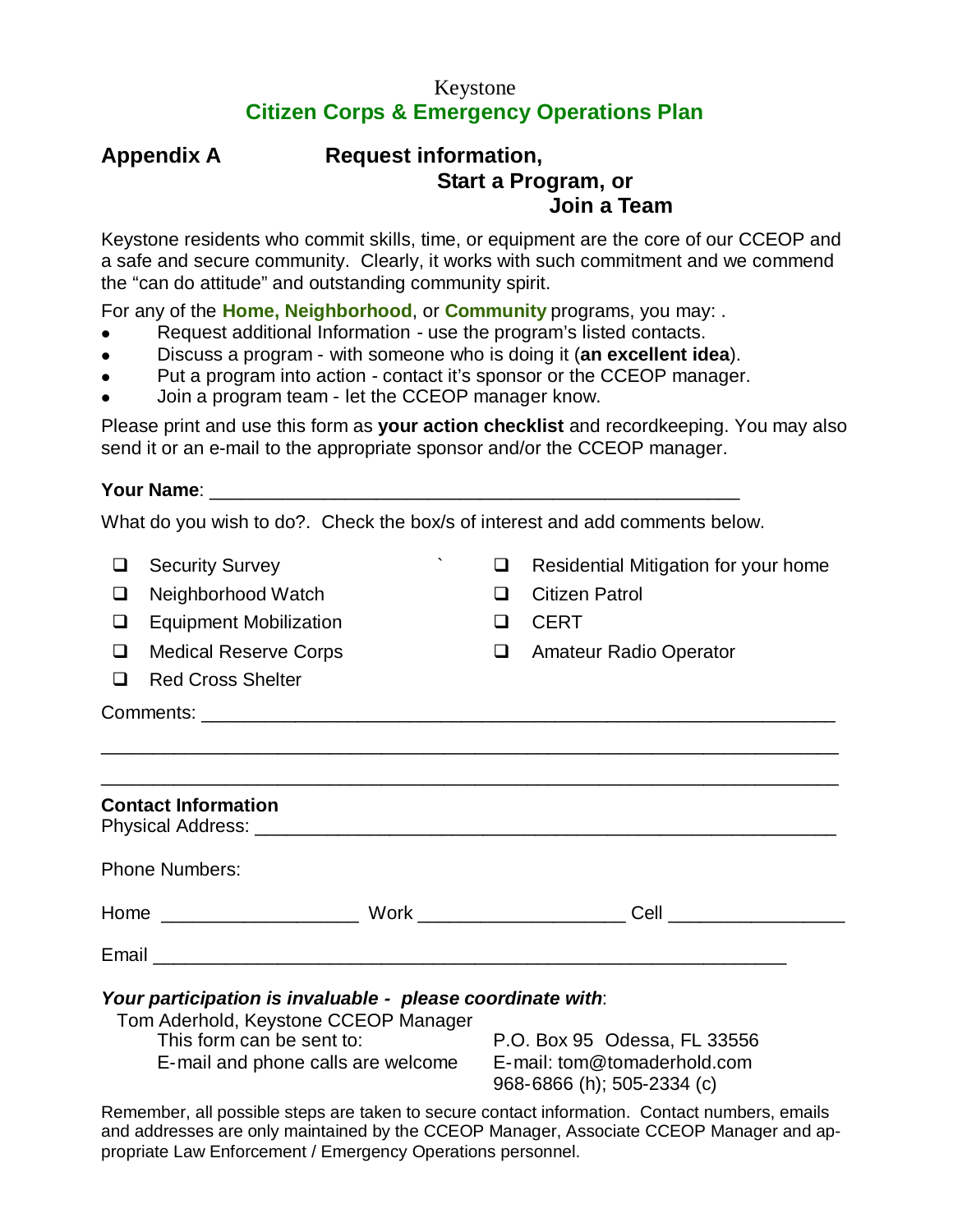# **Citizen Corps & Emergency Operations Plan**

# **Appendix B Potential Incidents that necessitate Response (Keystone Area)**

The Keystone community plan area is located west of the Suncoast Parkway, east of Pinellas County, south of Pasco County and north of a meandering line, including South Mobley, Hutchinson Road and continuing east to Lake Park.

- A. Natural Disasters
	- 1. Hurricanes/Tornadoes
	- 2. Thunder/Lightning Storms
	- 3. Floods
	- 4. Extreme Heat/Drought
	- 5. House/Building Fires
	- 6. Wildfires
	- 7. Sinkholes
- B. Accidents
	- 1. Airplane Crash
	- 2. Hazardous Materials Transport/Incidents
	- 3. Explosion
- C. Terrorism
	- 1. Biological Threats
	- 2. Chemical Threats
	- 3. Weapons of Mass Destruction (WMD)
	- 4. Radiological Dispersion Devices (RDD) (e.g., medical radiological waste explosion)
- D. Miscellaneous
	- 1. Civil Disturbances/Riots/Arson
	- 2. Missing/Abducted Children/Adults
	- 3. Wildlife disturbances
	- 4. Critical Infrastructure Destruction (e.g., road destruction/obstruction; extended outages - power, phone, internet)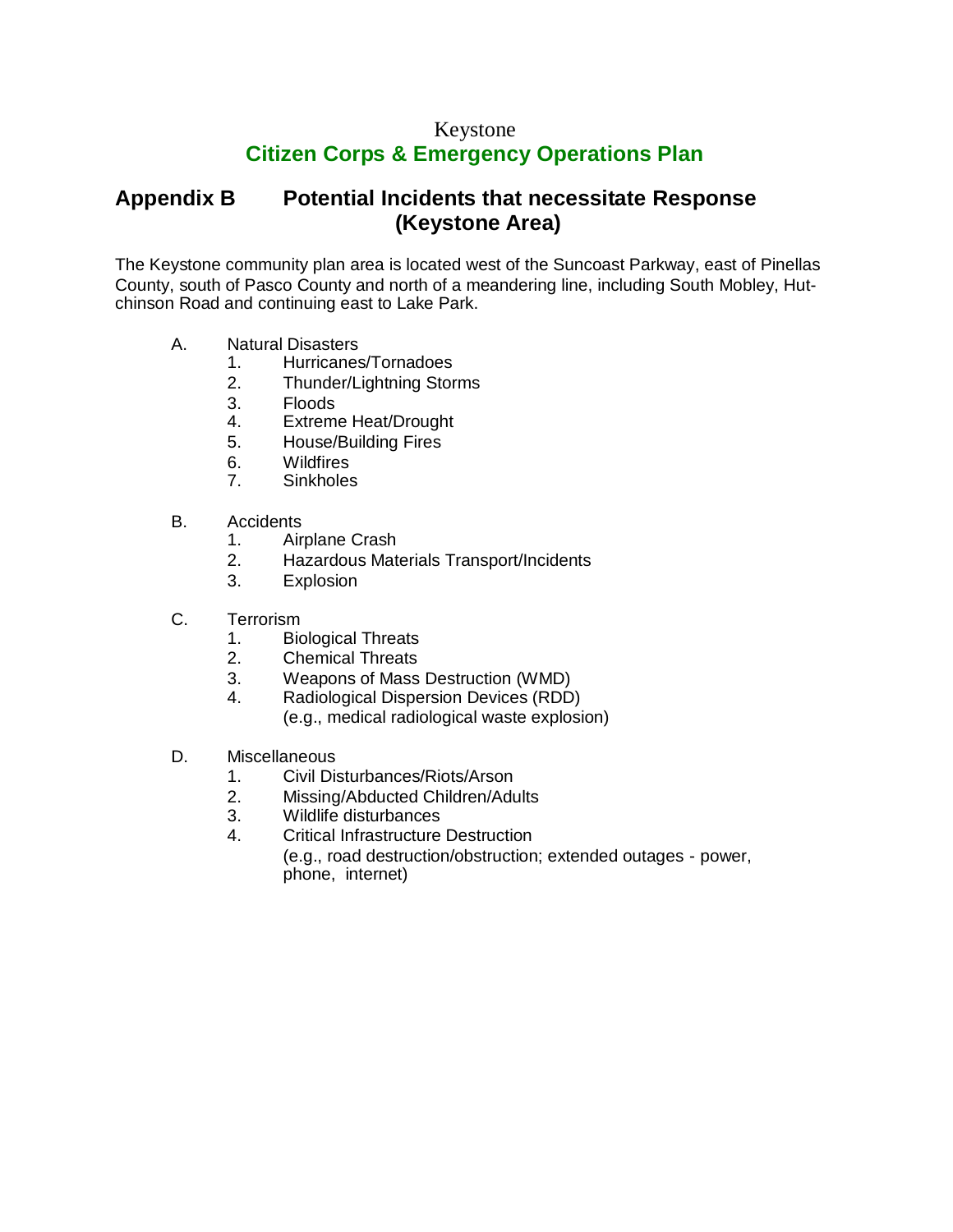# **Citizen Corps & Emergency Operations Plan**

# **Appendix C Equipment and Resource Mobilization Needs List**

*Members of the Keystone Community who commit their resources such as equipment, skills, time or other services are a vital part of our emergency / incident response capability.*

#### A. Heavy Equipment

- 1. Earth Movers
- 2. Front Loaders
- 3. Fork Lifts
- 4. Backhoes<br>5. Trailers
- **Trailers**

#### B. Power Equipment

- 1. Generators
- 2. Long Power Cords
- 3. Chain Saws
- 4. Cutting/Welding Torches
- 5. Power Winches
- 6. Assorted Large Power Tools (Bolt Cutters, Drills, etc.)
- 7. Ropes, Chains, Pulley Equipment
- 8. Ear Protectors

#### C. Communication Equipment

- 1. Cell Phones (if still working)
- 2. Laptop Computers (if still working)
- 3. GPS Units
- 4. Ham/CB Radios
- 5. Marine Radios/Field Radios
- 6. Megaphones/Whistles
- 7. Military-Type Field Telephones
- 8. Roadside/Marine Flares
- 9. Copy Equipment
- 10. Personnel to be Messengers/Couriers and General Assistance (detailed below in F)
- D. Subsistence Equipment
	- 1. Emergency Food, Water, Medical Supplies
	- 2. Outdoor Lighting
	- 3. Large Fans/Out Door Heaters
	- 4. Cooking Equipment
		- a. Outdoor Stoves
			- b. Grills
			- c. Pots, Pans, Dishes, Eating Utensils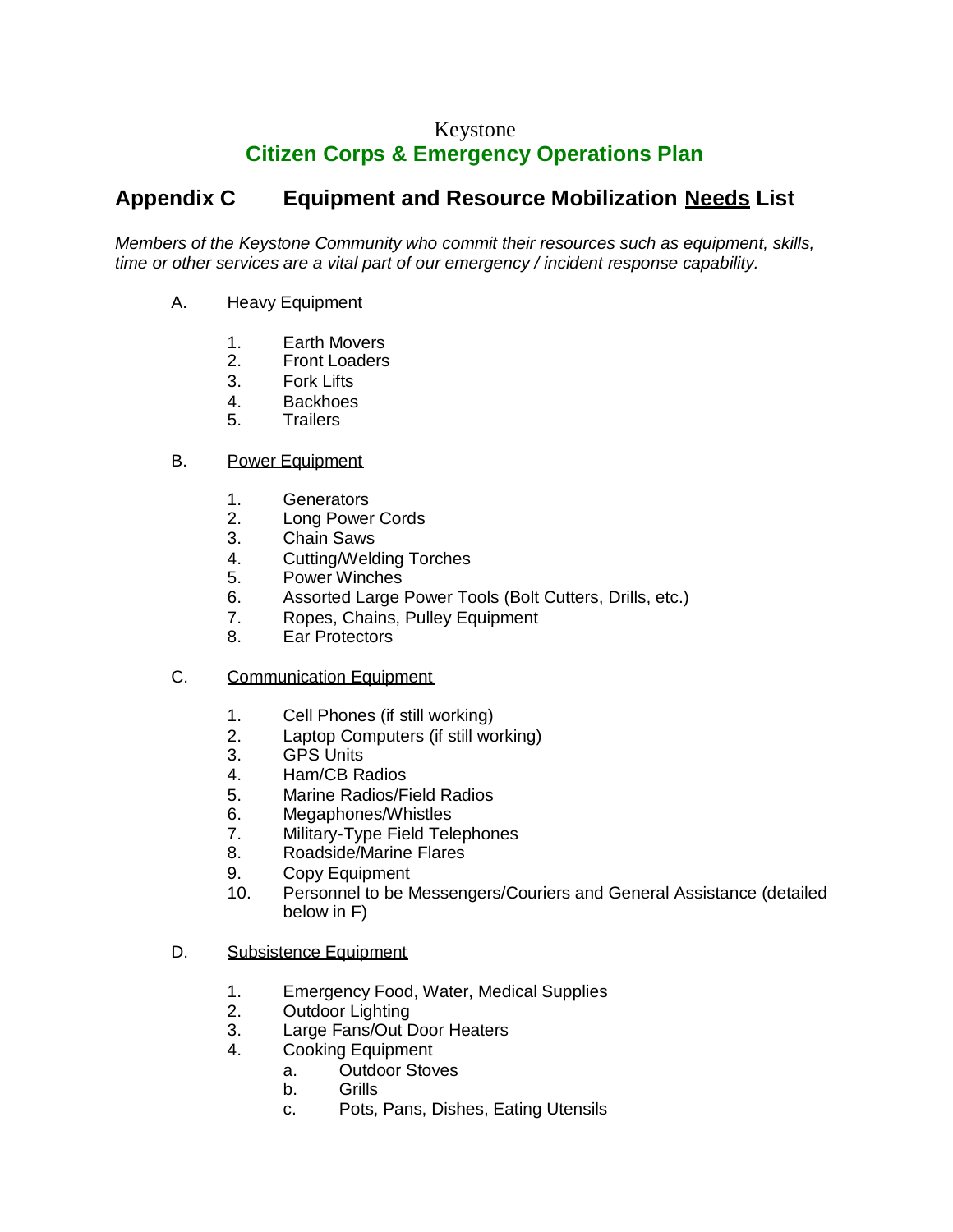# **Citizen Corps & Emergency Operations Plan**

# **Appendix C. Equipment and Resources Mobilization Needs List (continued)**

. Provide equipment to support an incident response.

- 5. Large Tents
- 6. Tables/Chairs
- 7. Ice Machines
- 8. Large/Small Coolers
- 9. Tarps/Heavy Plastic
- 10. Water Storage Tanks
- 11. Sleeping Equipment (e.g., Sheets/Blankets/Pillows/Sleeping Bags)
- 12. Porto-Potties/Toilet Supplies

#### E. Transportation Equipment

- 1. Large/Small Trucks
- 2. Rescue Vehicles
- 3. Boats
- 4. 4 WD/Jeep-type Vehicles
- 5. Large RVs (for Emergency Shelter/Lighting/Storage)
- 6. Gas/Fuel Cans and "Fuel Caddies"
- 7. Horses/Pack Animals for Search/Rescue Operations/Riding Gear
- F. Emergency Personnel
	- 1. Retired/Active Doctors/Nurses
	- 2. Retired/Active Police
	- 3. Retired/Active Fire Rescue/EMT's
	- 4. Emergency Equipment Operators
	- 5. Dispatchers
	- 6. Traffic Control Personnel
	- 7. Messengers/Couriers and General Assistance Personnel (If Landlines and Cell Phones are Inoperative)
	- 8. Property Owners to provide suitable tracts of land to be used as "Staging Areas"/"Command Posts"
- G. Miscellaneous Equipment
	- 1. Fire Fighting Equipment
	- 2. Flashlights/Glow Sticks
	- 3. Reflective Vests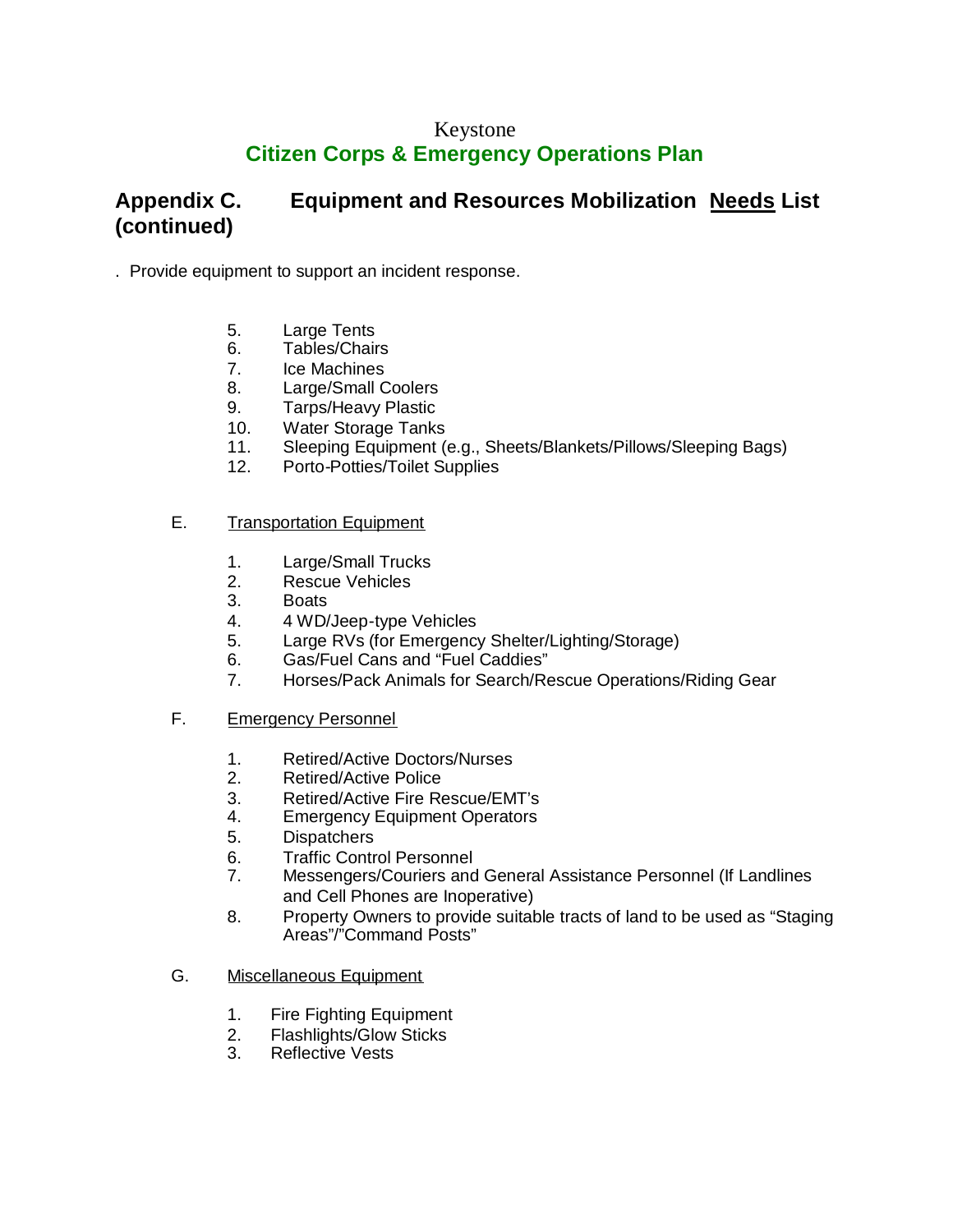# **Citizen Corps & Emergency Operations Plan**

#### **Appendix D. Equipment and Resource Commitment Form**

*Keystone residents who commit equipment, talent, or time are the core of our CCEOP and a safe and secure community. Clearly, it works with such commitment and we commend the "can do attitude" and outstanding community spirit.*

*It should also be recognized that these commitments may involve significant inconvenience, loss of use, possible damages, and privacy issues. However, we are confident that most will chose to bear these RELATIVELY minor hardships when life and property are seriously threatened in our community.*

*All possible steps are taken to secure contact information. Contact numbers, emails and addresses are only maintained by the CCEOP Manager, Associate CCEOP Manager and appropriate Law Enforcement / Emergency Operations personnel.*

| Name                                |                                                                                                    |                                                                                           |  |
|-------------------------------------|----------------------------------------------------------------------------------------------------|-------------------------------------------------------------------------------------------|--|
| Equipment                           |                                                                                                    | ,我们也不会有什么。""我们的人,我们也不会有什么?""我们的人,我们也不会有什么?""我们的人,我们也不会有什么?""我们的人,我们也不会有什么?""我们的人          |  |
|                                     |                                                                                                    |                                                                                           |  |
|                                     |                                                                                                    |                                                                                           |  |
| Personal Skills<br>Caregiver, Cook, |                                                                                                    |                                                                                           |  |
| Diver, Messenger/<br>Courier, etc.) |                                                                                                    | <u> 1980 - Johann Barnett, fransk politik (d. 1980)</u>                                   |  |
|                                     |                                                                                                    |                                                                                           |  |
| <b>Contact Information</b>          |                                                                                                    |                                                                                           |  |
| <b>Physical Address</b>             |                                                                                                    | <u> 1989 - Johann Stoff, fransk politiker (d. 1989)</u>                                   |  |
| <b>Phone Numbers:</b>               |                                                                                                    |                                                                                           |  |
|                                     |                                                                                                    |                                                                                           |  |
|                                     |                                                                                                    |                                                                                           |  |
|                                     | Your participation is invaluable - please coordinate with:<br>Tom Aderhold, Keystone CCEOP Manager |                                                                                           |  |
| This form can be sent to:           | E-mail and phone calls are welcome                                                                 | P.O. Box 95 Odessa, FL 33556<br>E-mail: tom@tomaderhold.com<br>968-6866 (h); 505-2334 (c) |  |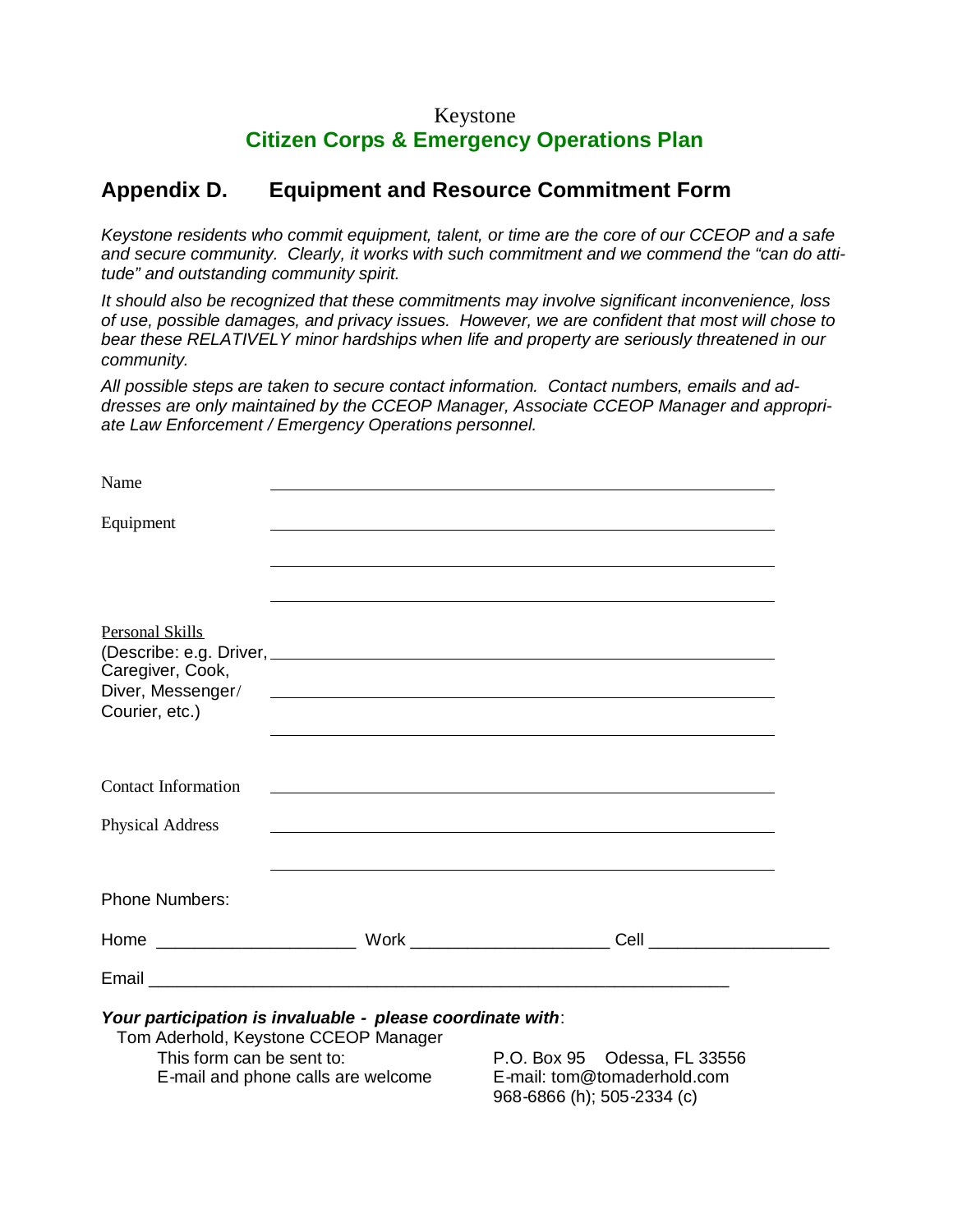# **Appendix E CERT Field Gear & Equipment**

The **Community Emergency Response Team** (CERT) consists of individuals & organizations who:  $\bullet$  Have been CERT trained in light structural search & rescue and medical triage of individuals impacted by an incident.

The following checks lists were developed by citizen groups that dealt with disasters in their communities. The CERT training program was also developed to support citizen groups who deal with a variety of urgent situations. Training is available – please ask our CCEOP Manager and/or CERT sponsor organizations .

Keystone is subject to incidents / disasters that could involve wooded areas, lakes, or structures. Although the equipment and response must be appropriate for the incident there is equipment and supplies common to almost all of them. Please note that some are essential while others are optional.

Search & Rescue involving **Structures You Wear CERT**

Bag / Back Pack - CERT Gloves – Work Eye Protection – Goggles / Safety Glasses Hard Hat Hard Hat / Head Flashlight (optional) ID Badge with Picture Radio - FRS Rain Poncho / Slicker Vest / Shirt – CERT - Green Boots – Heavy sole, High Top Socks, thick Whistle – on string / lanyard

#### **You Carry in your Bag / Back Pack**

#### **Survival**

Water - 2 bottles per S&R team – bring own Snacks – High Energy - Non-perishable Water purification tablets Flashlight Batteries – extra & bulbs Light Sticks / Secondary flashlight Insect repellant Knife – Utility / Pocket

#### **Medical**

Gloves – Latex, medical Face masks – Nose & Mouth filter Bandage Packages First Aid Kit - Band Aids Ace – Triangle – Tape – Gauze roll Sterile – Hot & Cold Packs Blanket, Thermal Soap – bacterial, hand Waste Bag – infectious (Red) Markers - **Tapes** Triage – Multi Color Duct tape Splints – card board - collar Scissors (Trauma)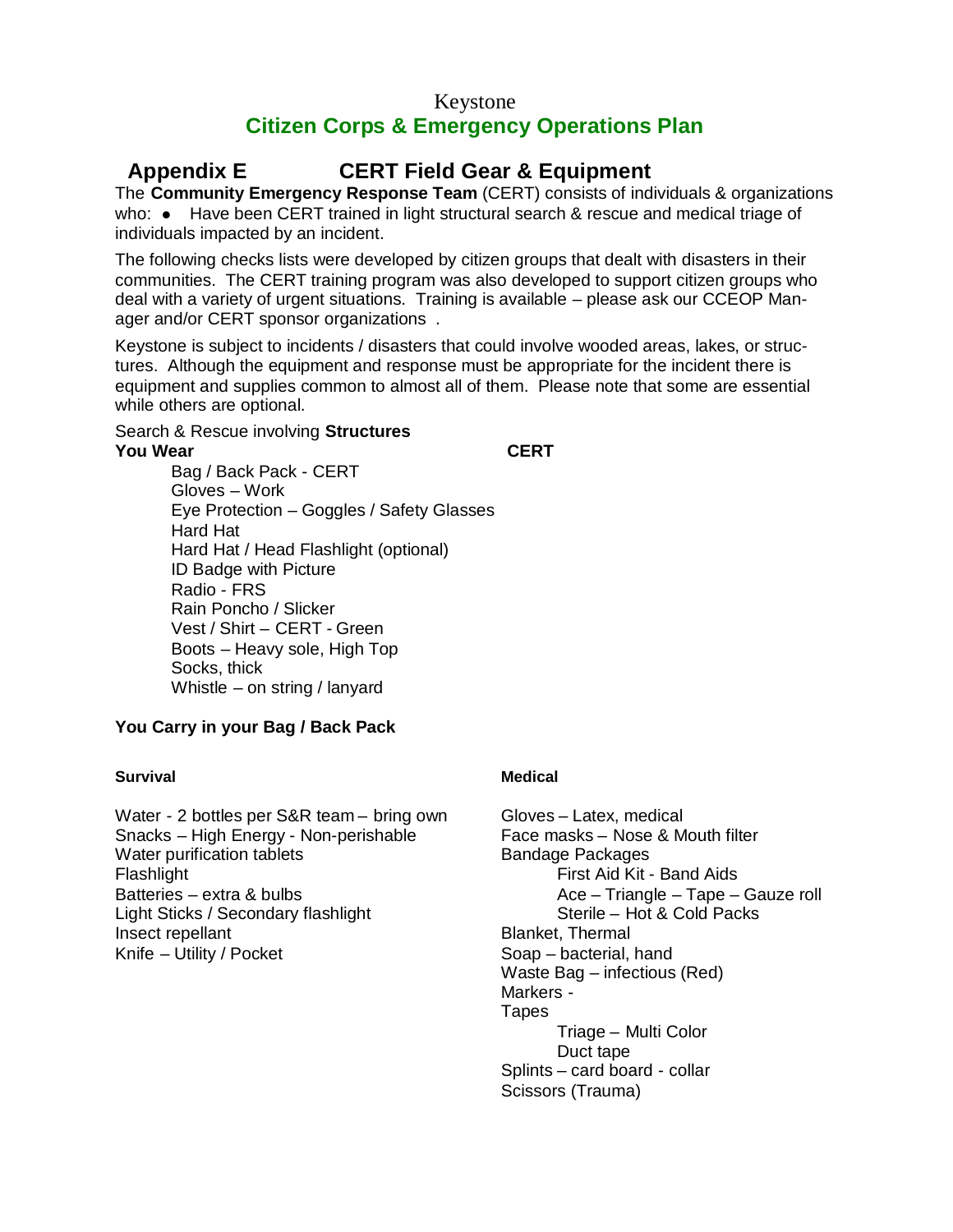# **Appendix E CERT Field Gear & Equipment**

#### **Additional items for Search & Rescue**

**(continued)**

Caution Tape – Yellow Crescent wrench – 8 inch Markers – lumber pencils - orange spray paint Tape – masking – duct  $(2<sup>n</sup>)$ Note Pad – Pen & Pencils Screw Drivers – straight & phillips Rope – 50 feet **Cribbing** Shovel Ax – fireman's **Flashlights** Road Flares

#### **Command Center & Logistics**

Maps of area HAM Radios – hand Held (3) Cell Phones and back up batteries Tents –  $(3)$  10x10 Generators – Clean Power – General use Power Cords Gas tanks Outdoor Lights – 2 banks Coolers – large & small Tarps – several (12x12) Fire Extinguishers Back Boards Chain Saws Ladder Crow bar Gas & Water Wrench